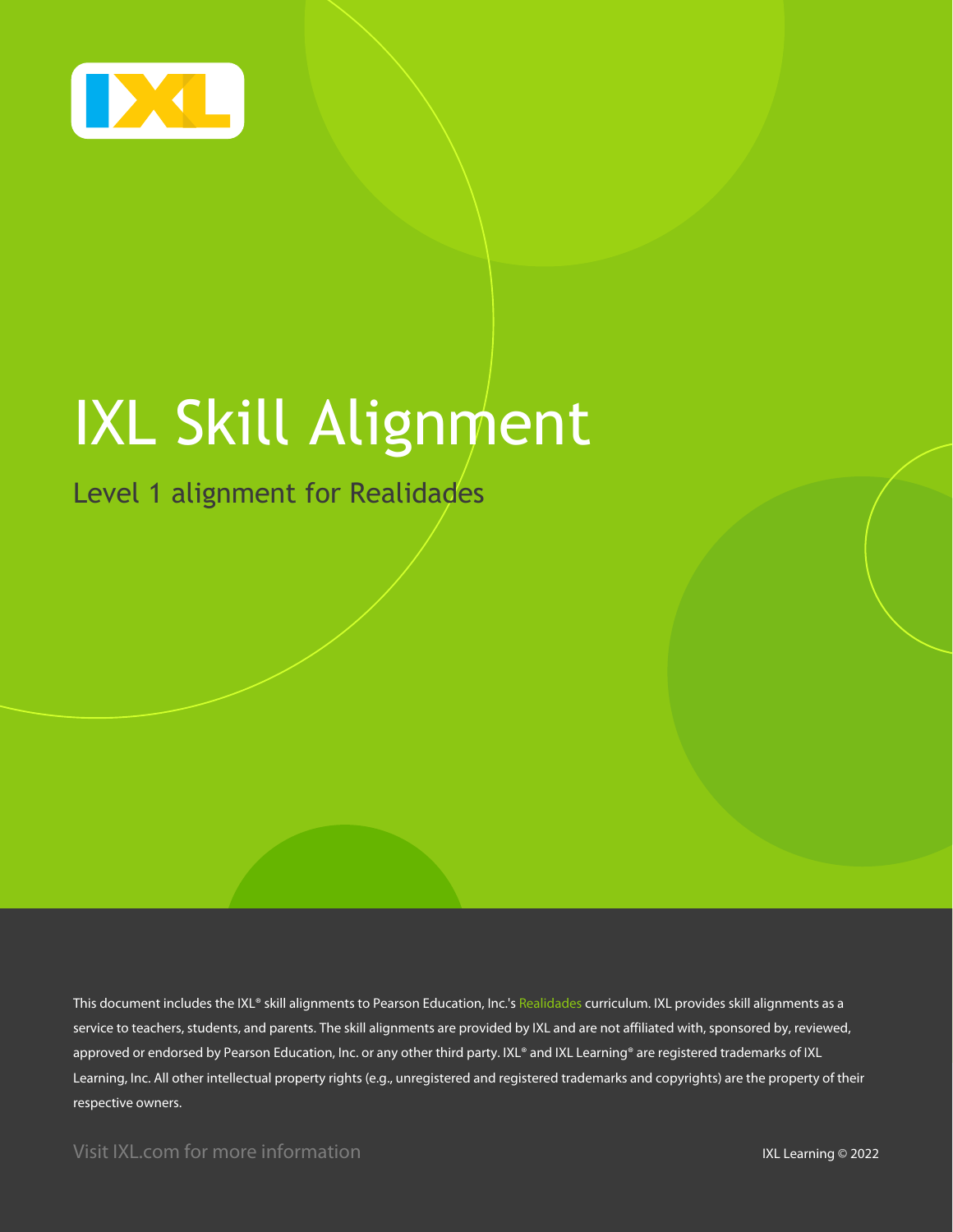

### **Para empezar**

### **1: En la escuela**

| <b>Textbook section</b>                | <b>IXL skills</b>                                                                 |
|----------------------------------------|-----------------------------------------------------------------------------------|
| Greet people at different times of day | 1. Greeting people and saying goodbye RRS                                         |
| Introduce yourself to others           | 1. How are you doing? 6SB                                                         |
|                                        | 2. Introductions 8UY                                                              |
|                                        | 3. Informal and formal language: tú and usted P9K                                 |
|                                        | Also consider                                                                     |
|                                        | • Listen and choose the appropriate response to<br>basic questions ETQ            |
|                                        | What is the conversation about? RHR<br>$\bullet$                                  |
| Respond to classroom directions        |                                                                                   |
| Begin using numbers                    | 1. Numbers 0-10 XYL                                                               |
|                                        | 2. Numbers 11-20 P8X                                                              |
|                                        | 3. Numbers 21-31 ZV9                                                              |
|                                        | 4. Recognize numbers: 30-100 NLC                                                  |
|                                        | 5. Provide numbers: 30-100 HDD                                                    |
|                                        | Also consider                                                                     |
|                                        | • Listen and fill in a form with personal<br>information: letters and numbers JTO |
| Tell time                              | 1. Telling time: provide hours and minutes MLV                                    |

Identify parts of the body

#### **2: En la clase**

| <b>Textbook section</b>                   | <b>IXL skills</b>                |
|-------------------------------------------|----------------------------------|
| Talk about things in the classroom        | 1. Recognize school supplies 5ZW |
|                                           | 2. Name school supplies V7N      |
| Ask questions about new words and phrases |                                  |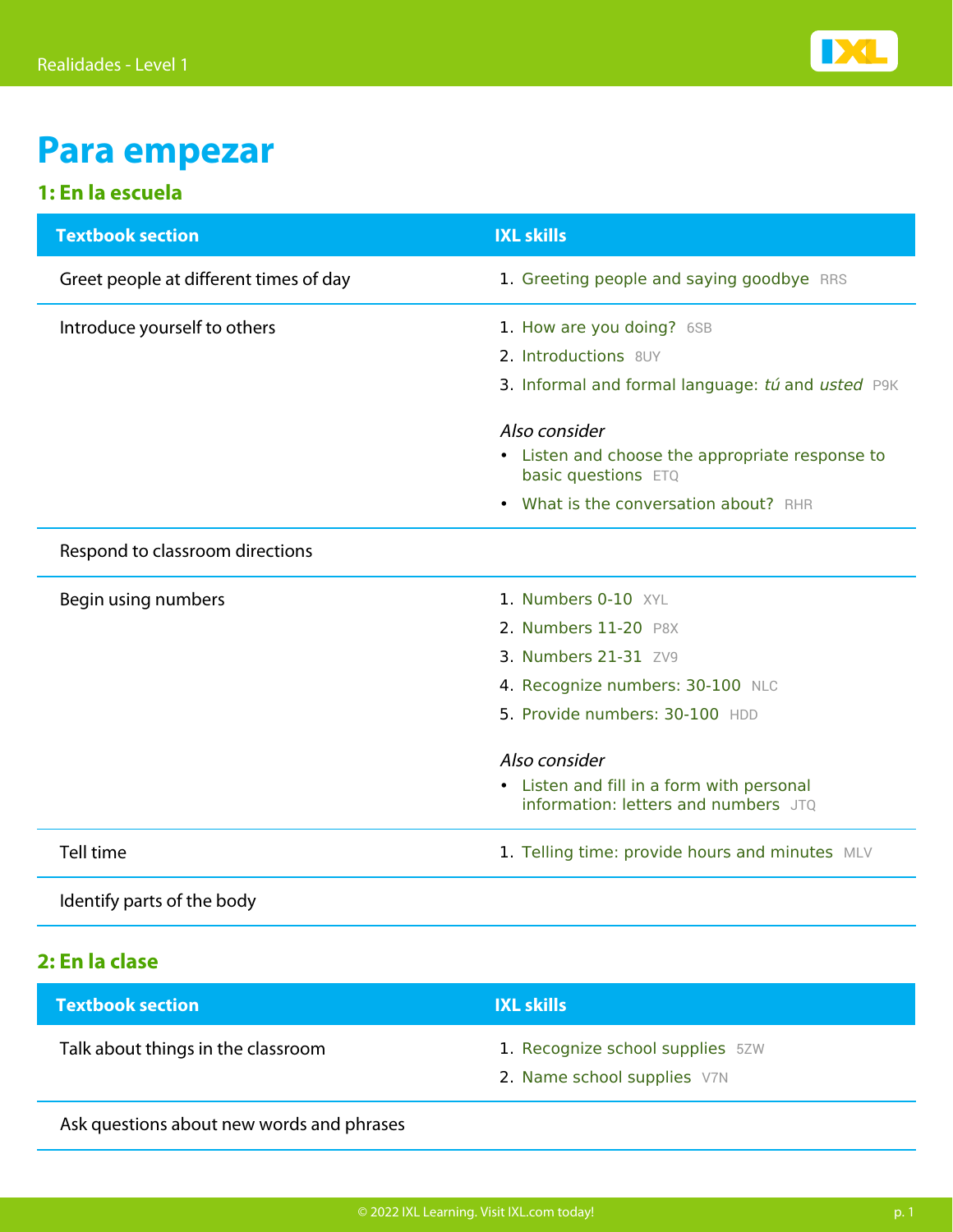| Use the Spanish alphabet to spell words   | 1. The Spanish alphabet VLN                                                                        |  |
|-------------------------------------------|----------------------------------------------------------------------------------------------------|--|
|                                           | Also consider<br>• Listen and fill in a form with personal<br>information: letters and numbers JTQ |  |
| Talk about things related to the calendar | 1. Days of the week U7C                                                                            |  |
|                                           | 2. Months of the year YUQ                                                                          |  |
|                                           | 3. Provide the date PHW                                                                            |  |
|                                           | Also consider                                                                                      |  |
|                                           | • What is the conversation about? RHR                                                              |  |
| Learn about the Aztec calendar            |                                                                                                    |  |

### **3: El tiempo**

| <b>Textbook section</b>                                     | <b>IXL skills</b>          |
|-------------------------------------------------------------|----------------------------|
| Describe weather conditions                                 | 1. Weather and seasons 9JH |
| Identify the seasons                                        | 1. Weather and seasons 9JH |
| Compare weather in the Northern and Southern<br>Hemispheres |                            |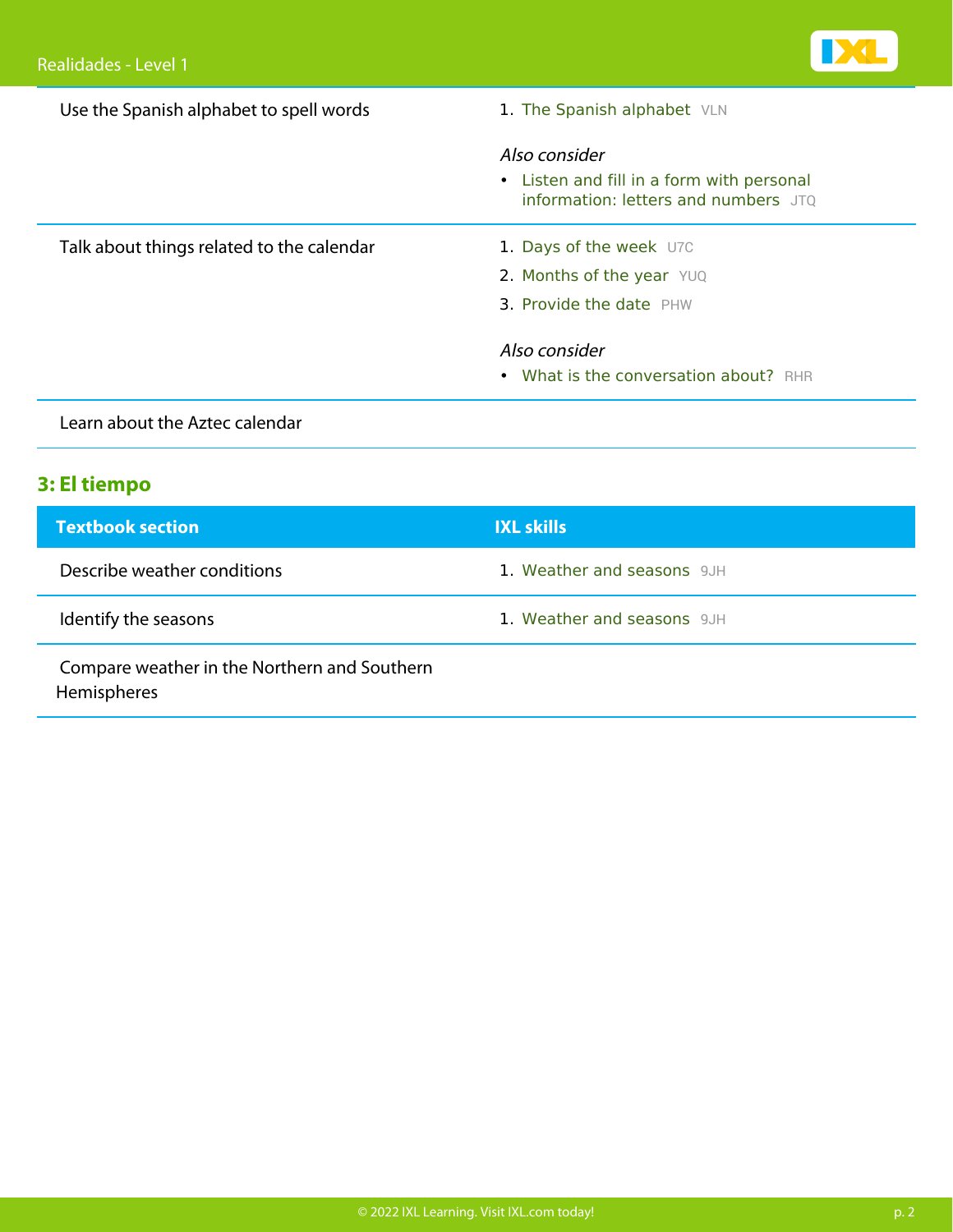

### Mis amigos y yo

### **Capítulo 1A: ¿Qué te gusta hacer?**

| <b>Textbook section</b>                                   | <b>IXL skills</b>                                                                              |
|-----------------------------------------------------------|------------------------------------------------------------------------------------------------|
| Vocabulario en contexto: Activities people like           | 1. Recognize pastimes and hobbies WBF                                                          |
| and don't like to do                                      | 2. Name pastimes and hobbies UUQ                                                               |
|                                                           | 3. Recognize the correct form of gustar $+$<br>infinitive VDN                                  |
|                                                           | 4. Provide the correct form of gustar $+$<br><b>infinitive OKT</b>                             |
|                                                           | Also consider                                                                                  |
|                                                           | • Listen to people talk about sports, hobbies, and<br>free time D53                            |
|                                                           | • Read street interviews about plans, habits, and<br>free time F7P                             |
|                                                           | Write sentences that are true for you about<br>$\bullet$<br>sports, hobbies, and free time 74L |
| Gramática: Infinitives                                    |                                                                                                |
| <b>Gramática: Negatives</b>                               | 1. Sentence structure in affirmative and negative<br>sentences 8FK                             |
| <b>Gramática:</b> Expressing agreement or<br>disagreement |                                                                                                |
|                                                           |                                                                                                |

### **Capítulo 1B: Y tú, ¿cómo eres?**

| <b>Textbook section</b>                     | <b>IXL skills</b>                                                         |
|---------------------------------------------|---------------------------------------------------------------------------|
| Vocabulario en contexto: Personality traits | 1. Recognize adjectives that describe<br>personalities RSK                |
|                                             | 2. Provide adjectives that describe<br>personalities QYS                  |
|                                             | Also consider<br>• Listen to people describe themselves and<br>others XT6 |
|                                             | • Read about famous people from the<br>Spanish-speaking world 32P         |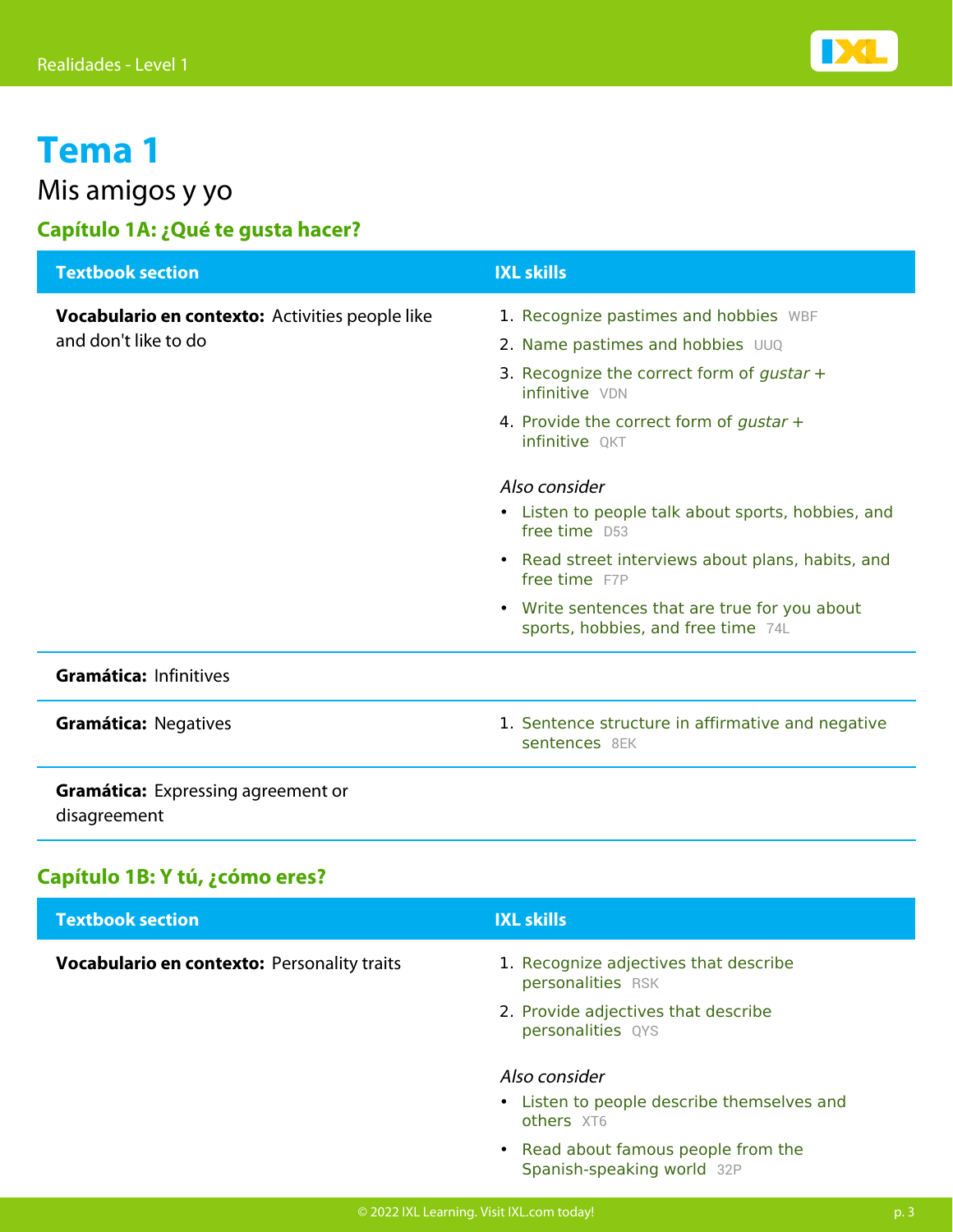

|                                                       | • Choose the correct form to describe an<br><b>image</b> YZY            |
|-------------------------------------------------------|-------------------------------------------------------------------------|
| <b>Gramática: Adjectives</b>                          | 1. Basics of gender and noun-adjective agreement:<br>singular forms JM8 |
| <b>Gramática:</b> Definite and indefinite articles    | 1. Definite and indefinite articles KN6                                 |
| <b>Gramática:</b> Word order: placement of adjectives | 1. Sentence structure in affirmative and negative<br>sentences 8EK      |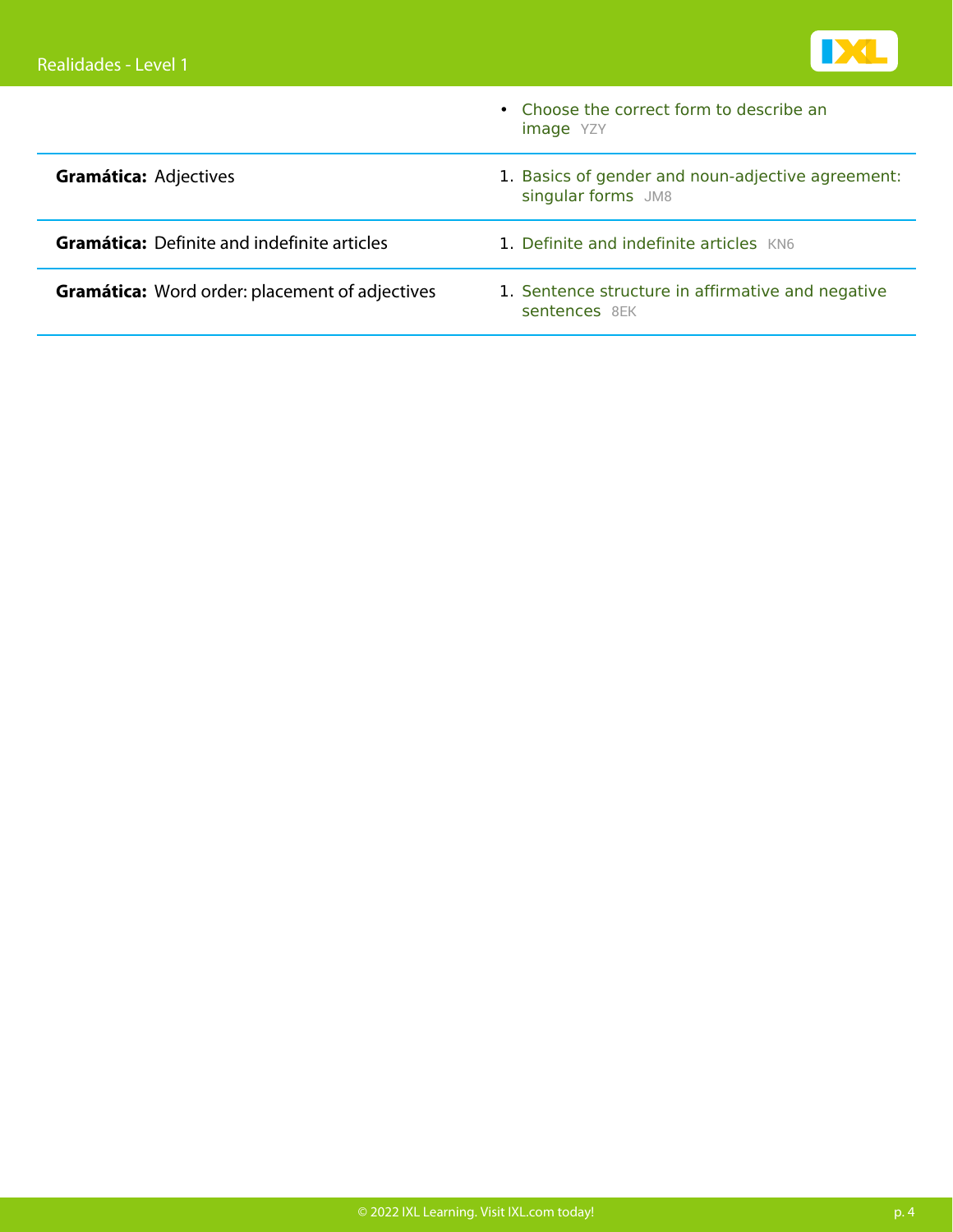

### La escuela

### **Capítulo 2A: Tu día en la escuela**

| <b>Textbook section</b>                        | <b>IXL skills</b>                                                                   |
|------------------------------------------------|-------------------------------------------------------------------------------------|
| <b>Vocabulario en contexto:</b> The school day | 1. Recognize school subjects 53X                                                    |
|                                                | 2. Name school subjects XLM                                                         |
|                                                | 3. Recognize -ar verbs related to school RLA                                        |
|                                                | 4. Provide -ar verbs related to school 4H6                                          |
|                                                | 5. Schedules with ordinal numbers and times SGQ                                     |
|                                                | 6. Common adjectives SUV                                                            |
|                                                | 7. Common -ar verbs ATK                                                             |
|                                                | Also consider                                                                       |
|                                                | • Listen and recognize classes and school<br>supplies FHK                           |
|                                                | • Listen to people talk about the school day WS5                                    |
|                                                | • Use -ar verbs in conversations about classes and<br>school supplies 8LC           |
|                                                | • Listen to questions about student life and<br>choose the appropriate response V53 |
|                                                | Read about schools and education in the<br>$\bullet$<br>Spanish-speaking world BCY  |
| Gramática: Subject pronouns                    | 1. Subject pronouns XYU                                                             |
|                                                | 2. Informal and formal language: tú and usted P9K                                   |
| <b>Gramática: Present tense of -ar verbs</b>   | 1. Select the correct present-tense form of regular<br>-ar verbs VZA                |
|                                                | 2. Provide the correct present-tense form of<br>regular -ar verbs 7HP               |
|                                                | Also consider                                                                       |
|                                                | Use -ar verbs in conversations about classes and<br>school supplies 8LC             |
|                                                | Complete conversations about student life 205<br>$\bullet$                          |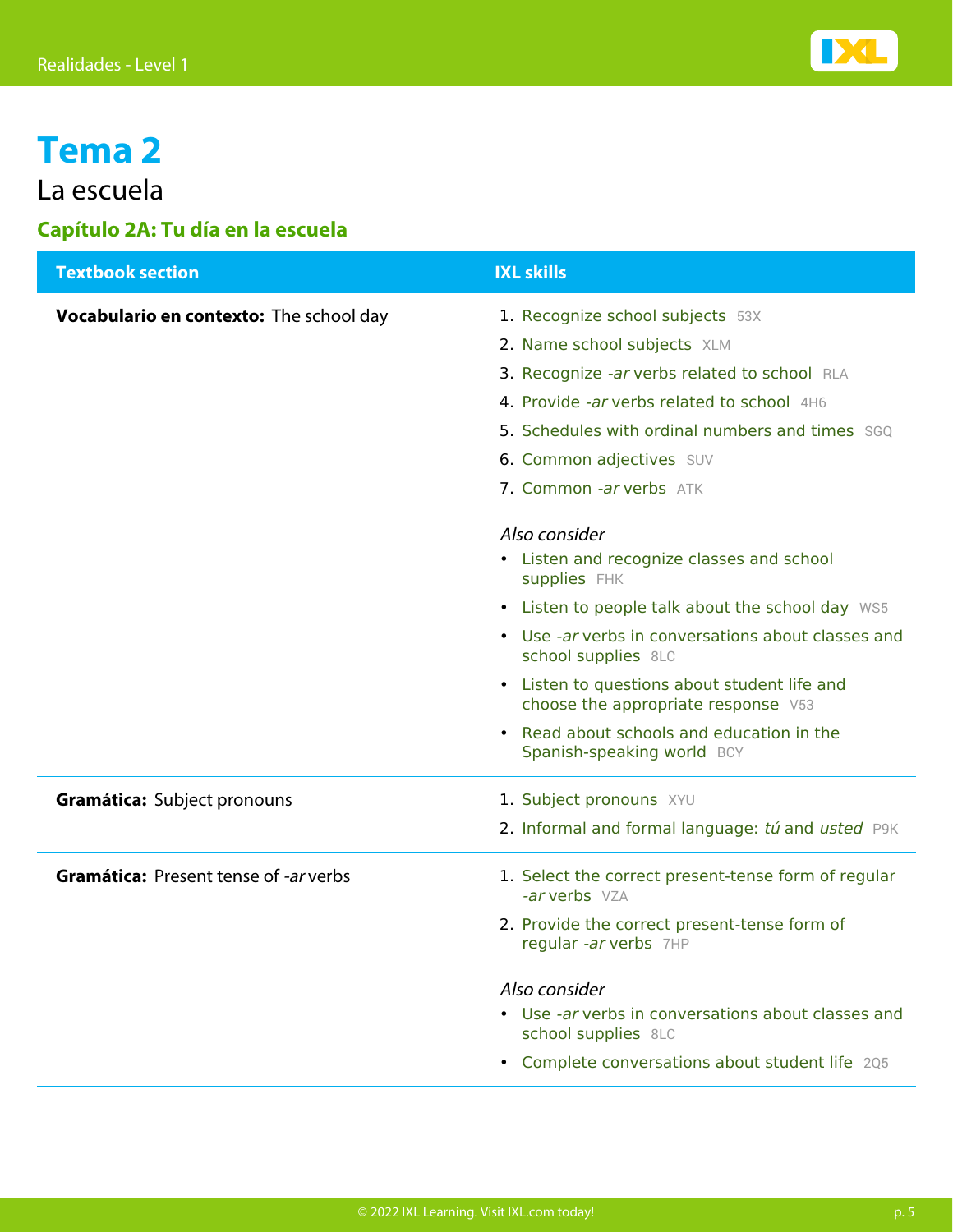

### **Capítulo 2B: Tu sala de clases**

| <b>Textbook section</b>                                | <b>IXL skills</b>                                                                   |
|--------------------------------------------------------|-------------------------------------------------------------------------------------|
| <b>Vocabulario en contexto:</b> The classroom          | 1. Recognize things in the classroom JGK                                            |
|                                                        | 2. Name things in the classroom SFE                                                 |
|                                                        | Also consider                                                                       |
|                                                        | • Read materials related to school and student<br>life XLS                          |
|                                                        | • Listen to questions about student life and<br>choose the appropriate response V53 |
|                                                        | • Listen to people talk about their school and<br>everything in it RX8              |
|                                                        | Describe scenes from around school WOV                                              |
|                                                        | • What's happening at school? XS6                                                   |
|                                                        | • Complete conversations about student life 205                                     |
| <b>Vocabulario en contexto:</b> Expression of location | 1. Prepositions of place 6CQ                                                        |
|                                                        | Also consider                                                                       |
|                                                        | • Describe scenes from around school WQV                                            |
| Gramática: The verb estar                              | 1. Select the correct present-tense form of<br>estar JNR                            |
|                                                        | 2. Provide the correct present-tense form of<br>estar DB6                           |
| <b>Gramática:</b> The plural of nouns and articles     | 1. Basics of number and forming the plural SFK                                      |
|                                                        | 2. Definite and indefinite articles KN6                                             |
|                                                        | Also consider                                                                       |
|                                                        | • Categorize words based on gender and<br>number MZP                                |
|                                                        | • Gender and number agreement: articles,                                            |
|                                                        | adjectives, and nouns L64                                                           |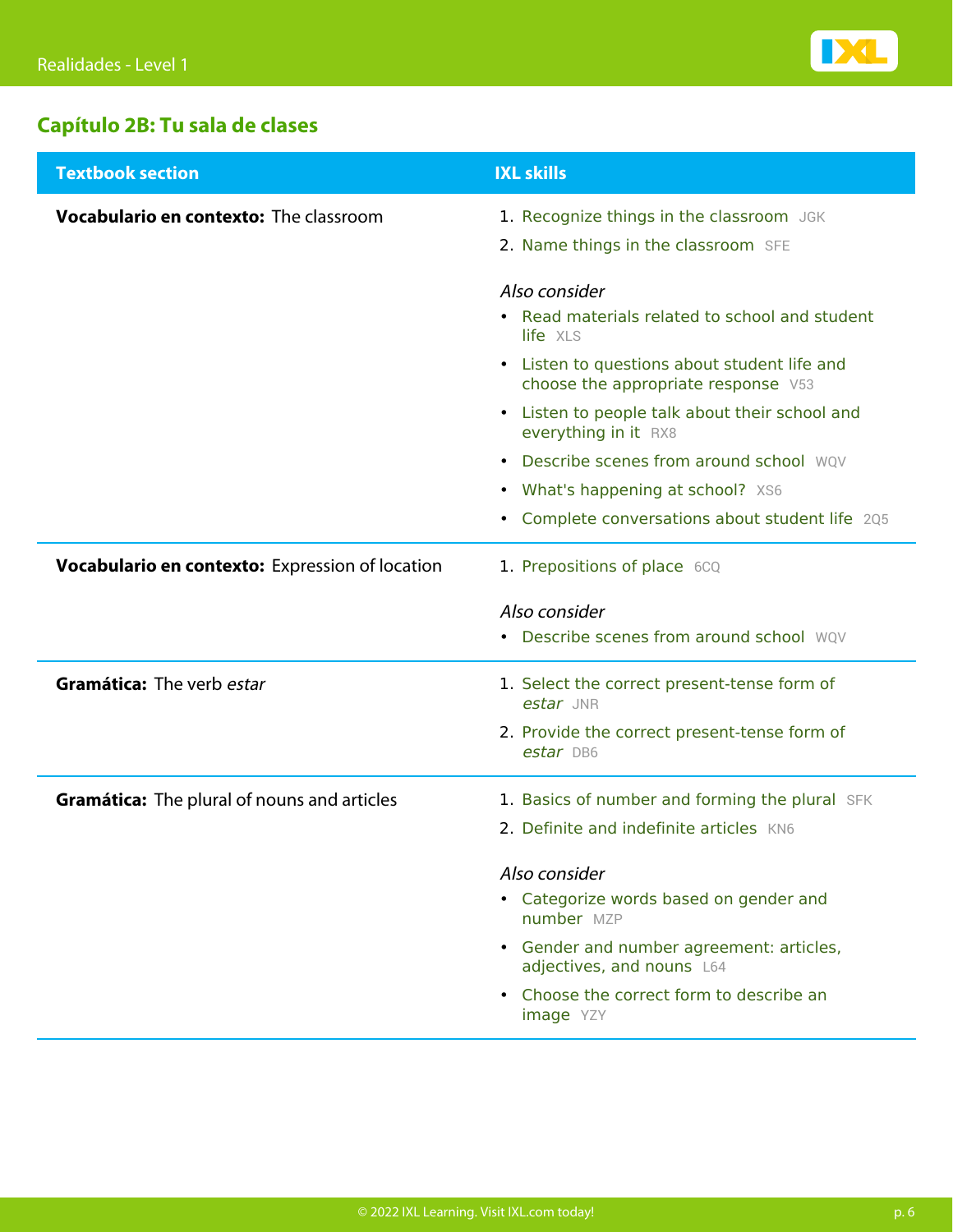

### La comida

#### **Capítulo 3A: ¿Desayuno o almuerzo?**

| <b>Textbook section</b>                                | <b>IXL skills</b>                                                               |
|--------------------------------------------------------|---------------------------------------------------------------------------------|
| <b>Vocabulario en contexto:</b> Food and beverages for | 1. Recognize meals and types of food G2D                                        |
| breakfast and lunch                                    | 2. Name meals and types of food KH8                                             |
|                                                        | 3. Recognize food items VLD                                                     |
|                                                        | 4. Name food items B7N                                                          |
|                                                        | 5. Recognize drinks 9KR                                                         |
|                                                        | <b>6. Name drinks</b> GEA                                                       |
|                                                        |                                                                                 |
|                                                        | Also consider<br>Listen to statements about actions and habits                  |
|                                                        | related to food SOE                                                             |
|                                                        | Listen to people talk about their favorite foods<br>$\bullet$<br>and drinks ENW |
|                                                        | • Read about typical meals and foods from the<br>Spanish-speaking world BFC     |
| <b>Gramática:</b> Present tense of -er and -ir verbs   | 1. Select the correct present-tense form of regular<br>-erl-ir verbs 930        |
|                                                        | 2. Provide the correct present-tense form of<br>regular -er/-ir verbs ES7       |
|                                                        | Also consider                                                                   |
|                                                        | • Common -er and -ir verbs E6D                                                  |
|                                                        |                                                                                 |

**Gramática:** Me gustan, me encantan

#### **Capítulo 3B: Para mantener la salud**

| <b>Textbook section</b>                  | <b>IXL skills</b>                        |
|------------------------------------------|------------------------------------------|
| Vocabulario en contexto: Food groups and | 1. Recognize meals and types of food G2D |
| healthy foods                            | 2. Name meals and types of food KH8      |
|                                          | 3. Recognize fruits and vegetables QP8   |
|                                          | 4. Name fruits and vegetables Q53        |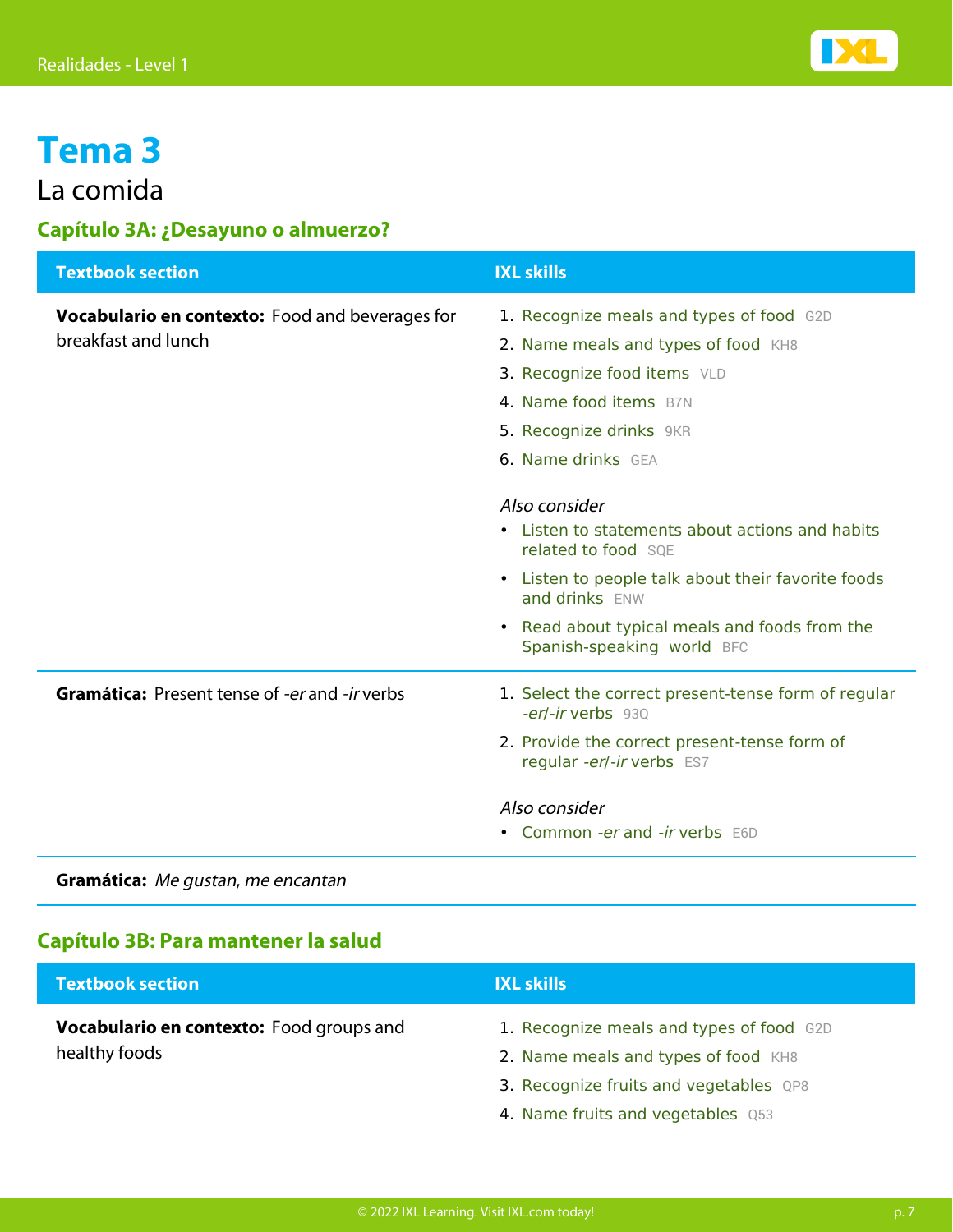

|                                                                       | Also consider                                                                   |
|-----------------------------------------------------------------------|---------------------------------------------------------------------------------|
|                                                                       | • Listen to statements about actions and habits<br>related to food SOE          |
|                                                                       | Listen to people talk about their favorite foods<br>$\bullet$<br>and drinks ENW |
|                                                                       | Read about typical meals and foods from the<br>Spanish-speaking world BFC       |
| <b>Vocabulario en contexto:</b> Activities to maintain<br>good health |                                                                                 |
| Vocabulario en contexto: Ways to describe food                        |                                                                                 |
| <b>Gramática:</b> The plurals of adjectives                           | 1. Gender and number agreement: articles,<br>adjectives, and nouns L64          |
|                                                                       | Also consider                                                                   |
|                                                                       | • Choose the correct form to describe an<br>image YZY                           |
| Gramática: The verb ser                                               | 1. Select the correct present-tense form of ser DXK                             |
|                                                                       | 2. Provide the correct present-tense form of<br>ser KSX                         |
|                                                                       | Also consider                                                                   |
|                                                                       | • Choose the correct form to describe an<br><b>image</b> YZY                    |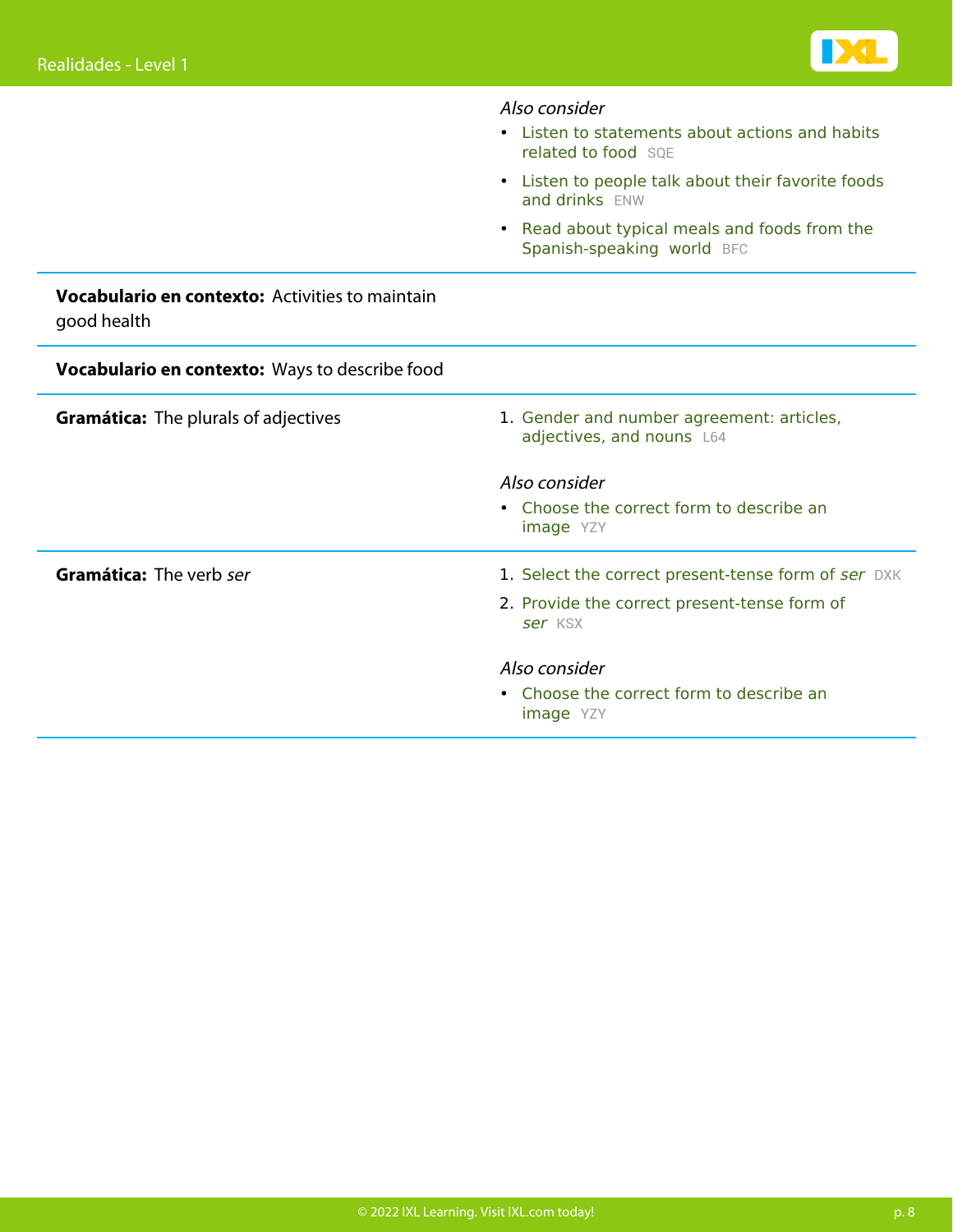

Los pasatiempos

### **Capítulo 4A: ¿Adónde vas?**

| <b>Textbook section</b>                                                   | <b>IXL skills</b>                                                                                                 |
|---------------------------------------------------------------------------|-------------------------------------------------------------------------------------------------------------------|
| <b>Vocabulario en contexto:</b> Places to go when<br>you're not in school |                                                                                                                   |
| <b>Gramática:</b> The verb ir                                             | 1. Select the correct present-tense form of ir 85Q<br>2. Provide the correct present-tense form of ir SQB         |
| <b>Gramática:</b> Asking questions                                        | 1. Recognize question words: set 1 TMZ<br>2. Recognize question words: set 2 39D<br>3. Question words: review WBT |
|                                                                           | Also consider<br>• Ask questions related to plans and<br>preferences KUQ                                          |

### **Capítulo 4B: ¿Quieres ir conmigo?**

| <b>Textbook section</b>                                  | <b>IXL skills</b>                                                                |
|----------------------------------------------------------|----------------------------------------------------------------------------------|
| Vocabulario en contexto: Activities outside of<br>school | 1. Adjectives for feelings or states of being:<br>recognize the correct word Y42 |
|                                                          | 2. Adjectives for feelings or states of being: provide<br>the correct word G6T   |
|                                                          | 3. Recognize sports VY6                                                          |
|                                                          | 4. Name sports LGV                                                               |
|                                                          | 5. Recognize people, places, and things associated<br>with sports NWB            |
|                                                          | 6. Name people, places, and things associated with<br>sports CZD                 |
|                                                          | Also consider                                                                    |
|                                                          | • Schedules with ordinal numbers and times SGO                                   |
|                                                          | • Ask questions related to plans and<br>preferences KUQ                          |
|                                                          | • Listen to conversations about making plans DBG                                 |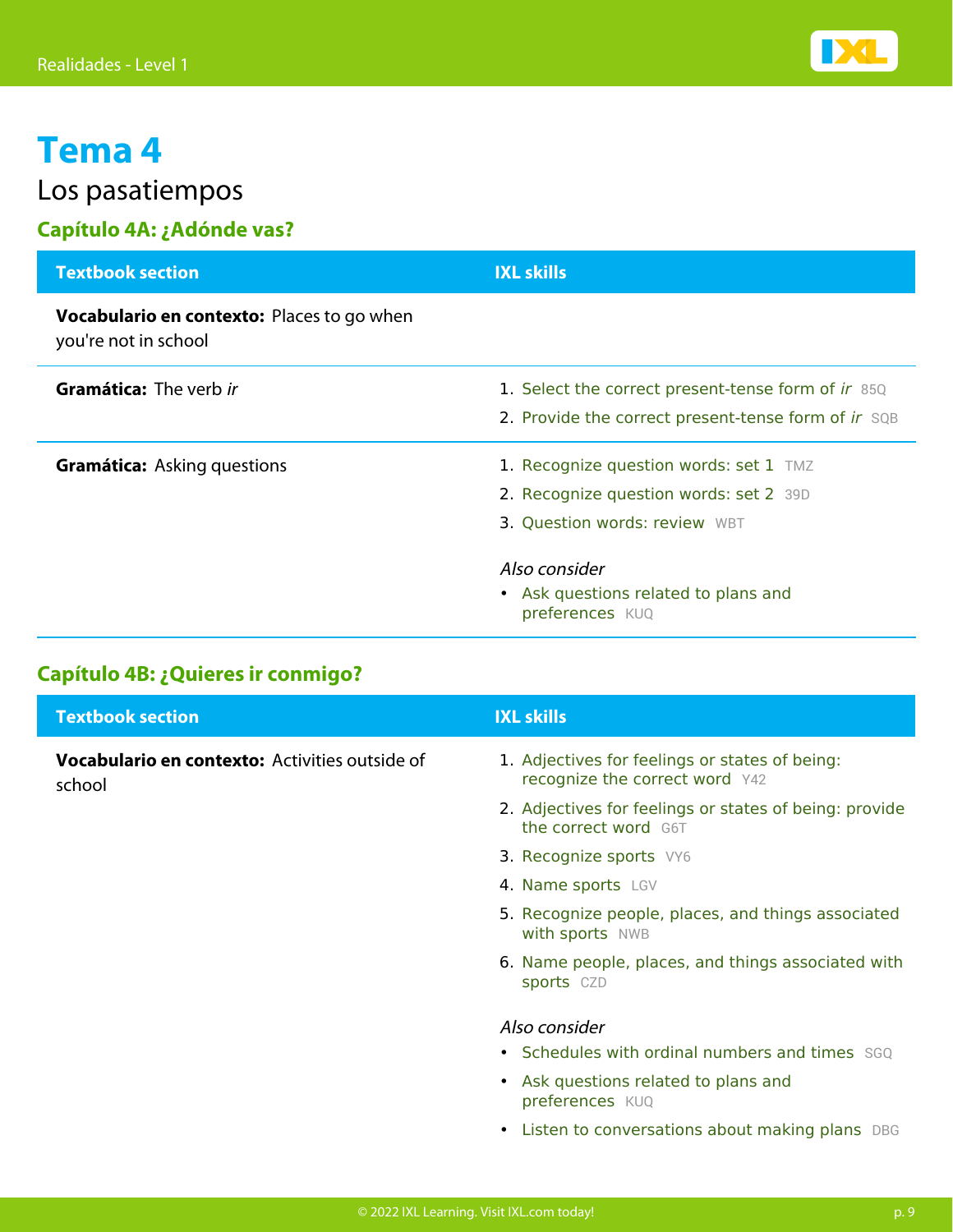

|                                         | • Listen to people talk about sports, hobbies, and<br>free time D53                 |
|-----------------------------------------|-------------------------------------------------------------------------------------|
|                                         | • Read street interviews about plans, habits, and<br>free time F7P                  |
|                                         | • Respond to plans and invitations by giving<br>reasons and excuses LGE             |
|                                         | • Write sentences that are true for you about<br>sports, hobbies, and free time 74L |
| <b>Gramática:</b> $Ir + a +$ infinitive | 1. Ir $a +$ infinitive to talk about the future CWD                                 |
|                                         | Also consider                                                                       |
|                                         | • Respond to plans and invitations by giving<br>reasons and excuses LGE             |
| <b>Gramática:</b> The verb jugar        | 1. Common stem-changing verbs: o to ue and<br>jugar 24T                             |
|                                         |                                                                                     |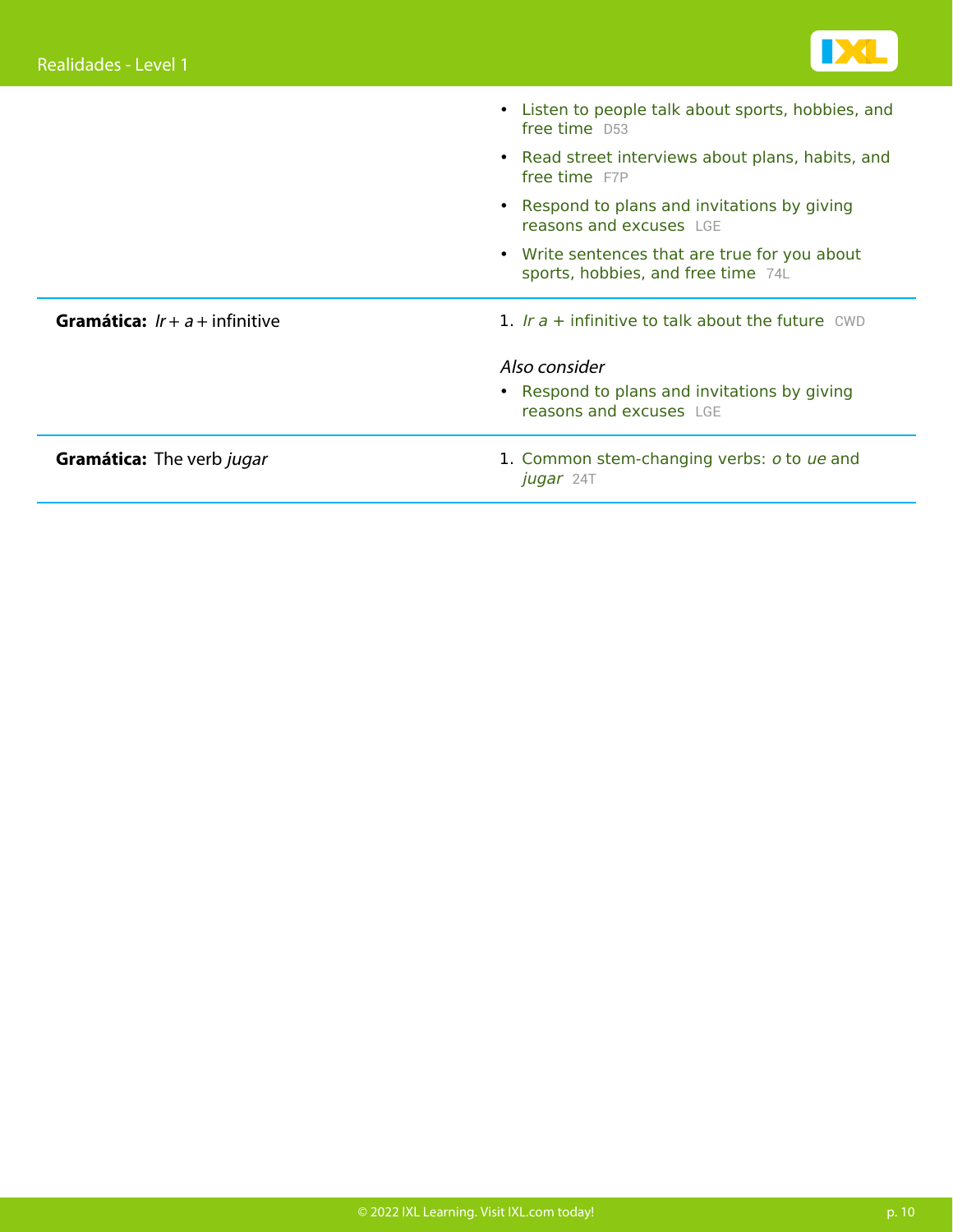

### Fiesta en familia

### **Capítulo 5A: Una fiesta de cumpleaños**

| <b>Textbook section</b>                              | <b>IXL skills</b>                                                        |
|------------------------------------------------------|--------------------------------------------------------------------------|
| <b>Vocabulario en contexto: Families</b>             | 1. Recognize immediate family members and<br>pets PWB                    |
|                                                      | 2. Name immediate family members and pets UB6                            |
|                                                      | 3. Recognize extended family members ULB                                 |
|                                                      | 4. Name extended family members LB5                                      |
|                                                      | Also consider                                                            |
|                                                      | • Listen to people talk about their families RLU                         |
|                                                      | • Read about families from the Spanish-speaking<br>world 8GM             |
|                                                      | • Complete a letter to a pen pal YJG                                     |
|                                                      | • Write sentences about yourself, your family, or<br>people you know CT5 |
| Vocabulario en contexto: Parties and<br>celebrations |                                                                          |
| Gramática: The verb tener                            | 1. Present tense of tener: recognize the correct<br>form $20J$           |
|                                                      | 2. Present tense of tener: provide the correct<br>form ME8               |
| Gramática: Possessive adjectives                     | 1. Select the correct possessive adjective JGM                           |
|                                                      | 2. Provide the correct possessive adjective 9RE                          |

### **Capítulo 5B: ¡Vamos a un restaurante!**

| <b>Textbook section</b>                                           | <b>IXL skills</b>                                                                    |
|-------------------------------------------------------------------|--------------------------------------------------------------------------------------|
| <b>Vocabulario en contexto:</b> Descriptions of family<br>members | 1. Recognize nouns to identify people FGJ<br>2. Provide nouns to identify people 2XK |
|                                                                   | 3. Recognize adjectives that describe<br>appearance 9QY                              |
|                                                                   | 4. Provide adjectives that describe<br>appearance WLX                                |